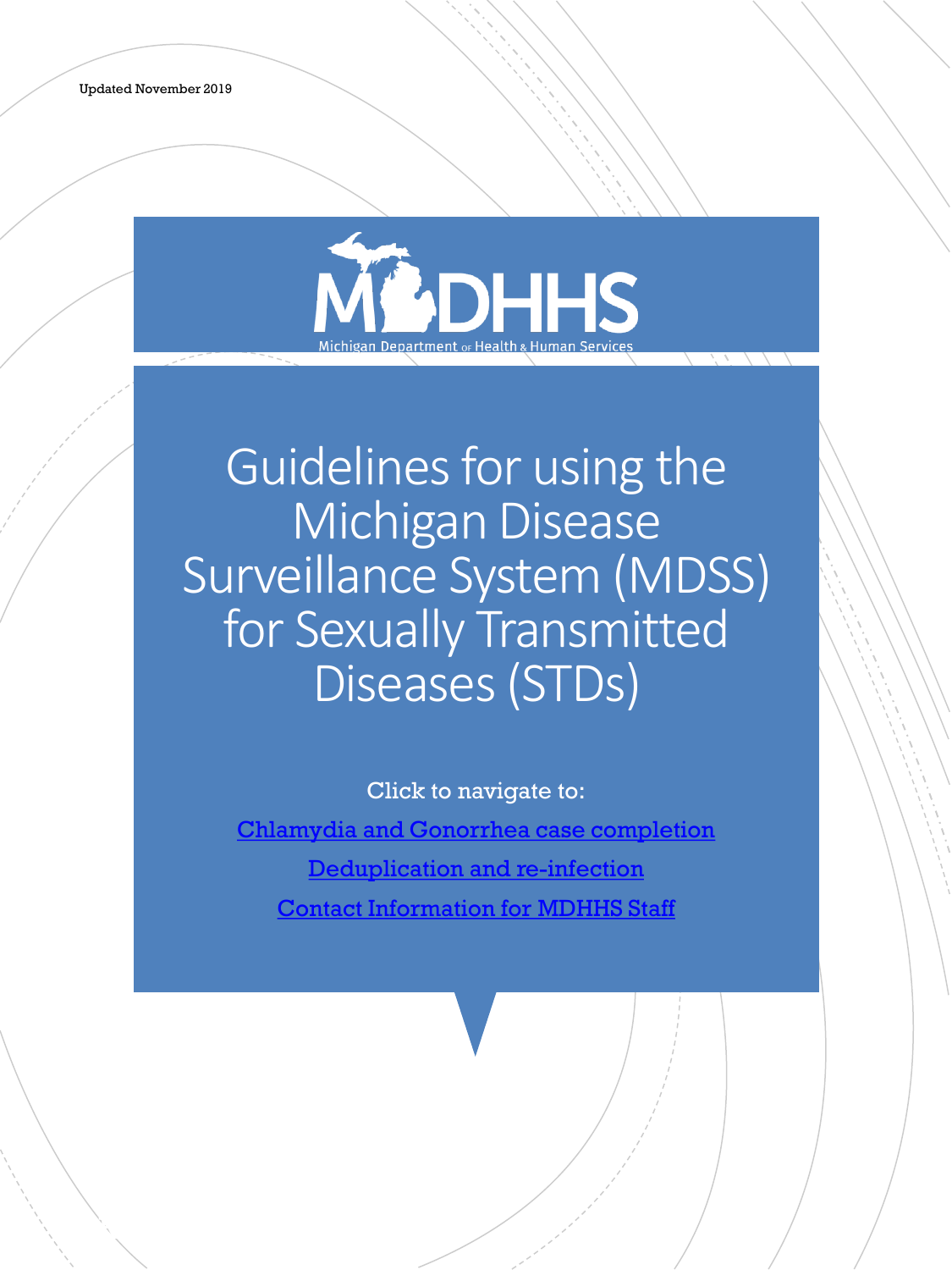## Overview of STD **Surveillance**

- **Reportable conditions include Chlamydia, Gonorrhea, Lymphogranuloma venereum, Chancroid, Syphilis, and Granuloma inguinalae.**
- **Chlamydia and gonorrhea are the** two most common reportable conditions in Michigan and, along with other reportable sexually transmitted infections (STIs) and communicable diseases, often appear as coinfections or repeat infections in the same patient. Correctly managing investigation and patient data in the Michigan Disease Surveillance System (MDSS) is crucial for ensuring adequate treatment of patients and partners as well as reliable epidemiologic data to inform public health interventions. Below is a brief guide for local health department (LHD) staff for managing STI cases within MDSS.
- *Additional STD resources can* be found here
- **Additional MDSS resources** can be found here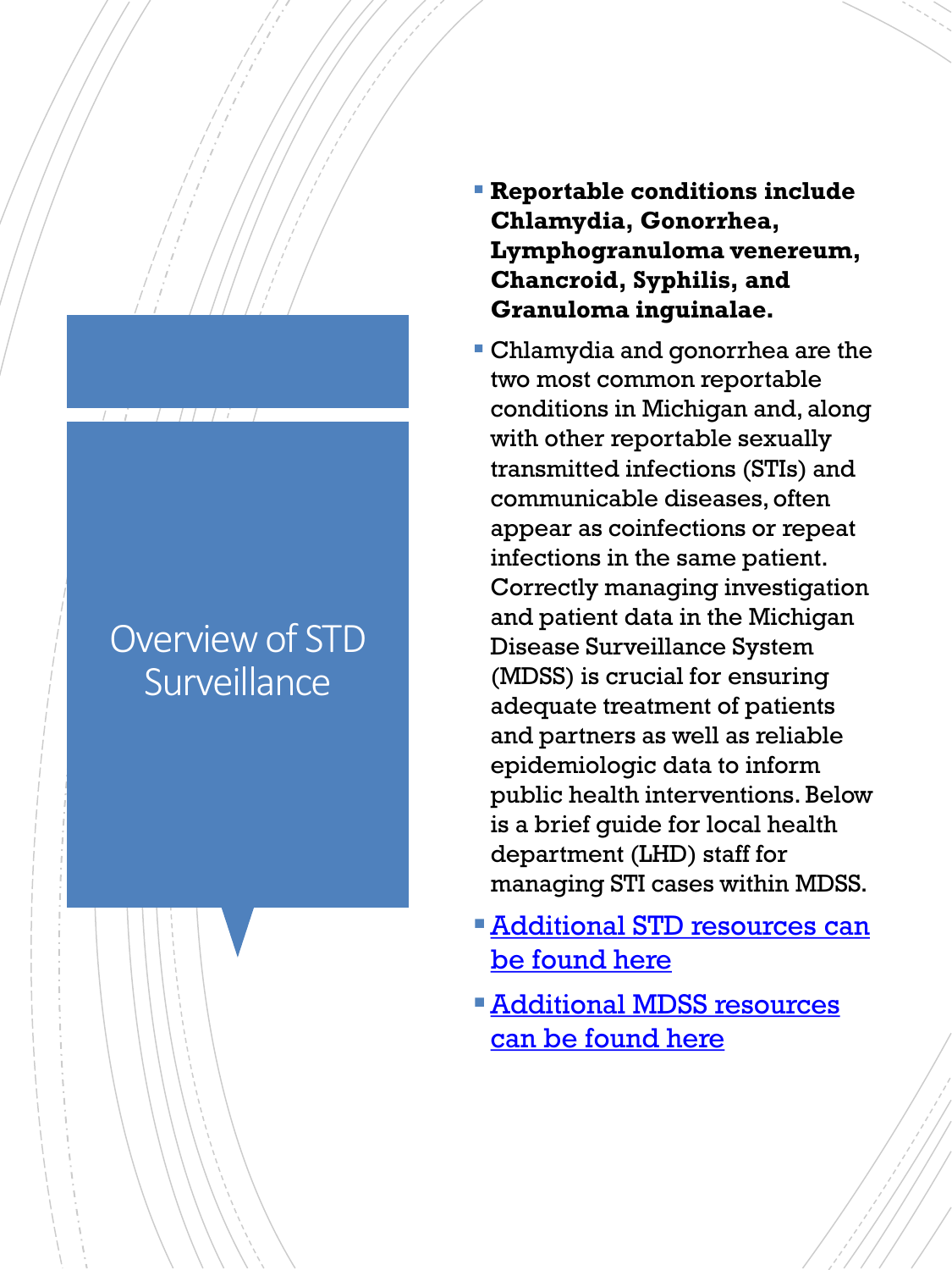<span id="page-2-0"></span>

|                                                                                                                                                                                                                                                                 |                                                                 |                                       | Purple = Supplemental information        |                                                               |                                                     |                |  |  |  |
|-----------------------------------------------------------------------------------------------------------------------------------------------------------------------------------------------------------------------------------------------------------------|-----------------------------------------------------------------|---------------------------------------|------------------------------------------|---------------------------------------------------------------|-----------------------------------------------------|----------------|--|--|--|
| When referral date is much<br>later than disease onset                                                                                                                                                                                                          |                                                                 |                                       | <b>Green = Note or comment</b>           |                                                               |                                                     |                |  |  |  |
|                                                                                                                                                                                                                                                                 | (specimen date), use onset                                      |                                       |                                          |                                                               |                                                     |                |  |  |  |
|                                                                                                                                                                                                                                                                 | date to correctly date the case.                                |                                       |                                          |                                                               |                                                     |                |  |  |  |
|                                                                                                                                                                                                                                                                 |                                                                 |                                       | <b>Investigation Information</b>         |                                                               |                                                     |                |  |  |  |
| Investigation ID                                                                                                                                                                                                                                                | <b>Onset Date</b><br>(mm/dd/yyyy)                               | <b>Diagnosis Date</b><br>(mm/dd/yyyy) | <b>Referral Date</b><br>(mm/dd/yyyy)     | Case Entry Date<br>(mm/dd/yyyy)<br>10/24/2019                 | <b>Case Definitions:</b><br><b>A Confirmed case</b> |                |  |  |  |
| is one which has<br><b>Case Status</b><br><b>Investigation Status</b><br>laboratory<br>$\bigcirc$ Confirmed $\bigcirc$ Not a Case $\bigcirc$ Probable $\bigcirc$ Suspect $\bigcirc$ Unknown $\bigcirc$ Non-Michiga<br><b>New</b><br>$\checkmark$<br>evidence of |                                                                 |                                       |                                          |                                                               |                                                     |                |  |  |  |
| <b>Patient Status</b><br>Alive $\vee$                                                                                                                                                                                                                           | <b>Patient Status Date</b><br>(mm/dd/yyyy)<br>10/24/2019        | <b>Case Disposition</b><br>✓          | Part of an outbreak?<br>$\checkmark$     | <b>Outbreak Name</b>                                          | infection<br>A <b>Probable</b> case is              |                |  |  |  |
|                                                                                                                                                                                                                                                                 | one which has<br><b>Patient Information</b><br>symptoms, but no |                                       |                                          |                                                               |                                                     |                |  |  |  |
| <b>Patient ID</b>                                                                                                                                                                                                                                               | First                                                           |                                       | Last                                     | laboratory results<br><b>Not a Case</b><br>indicates that the |                                                     |                |  |  |  |
| <b>Street Address</b>                                                                                                                                                                                                                                           |                                                                 |                                       |                                          |                                                               | patient is                                          |                |  |  |  |
| City                                                                                                                                                                                                                                                            | County                                                          | $\checkmark$                          | <b>State</b>                             | Zip<br>v                                                      | confirmed not<br>infected                           |                |  |  |  |
| Home Phone ###-###-####                                                                                                                                                                                                                                         | Ext.                                                            |                                       | Other Phone ###-###-####                 | Ext.                                                          |                                                     |                |  |  |  |
| Parent/Guardian                                                                                                                                                                                                                                                 | In most cases,                                                  |                                       |                                          |                                                               |                                                     |                |  |  |  |
| patient information,<br>last<br><b>Middle</b><br>First<br>including                                                                                                                                                                                             |                                                                 |                                       |                                          |                                                               |                                                     |                |  |  |  |
| demographics, is<br><b>Demographics</b><br>reported by the                                                                                                                                                                                                      |                                                                 |                                       |                                          |                                                               |                                                     |                |  |  |  |
| Sex<br>$\bigcirc$ Male<br>$\bigcirc$ Female                                                                                                                                                                                                                     | laboratory initially<br>O Unknown                               | Date of Birth mm/dd/yyyy              | Age                                      | Age Units<br>$\bigcirc$ Days                                  | $\bigcirc$ Months<br>$\bigcirc$ Years               |                |  |  |  |
| Race (Check all that apply)<br>$\Box$ Caucasian<br>$\Box$ Other (Specify)                                                                                                                                                                                       | <b>Black/African American</b>                                   | American Indian/Alaska Native         |                                          | $\Box$ Hawaiian/Pacific Islander                              | $\Box$ Asian                                        | $\Box$ Unknown |  |  |  |
| <b>Hispanic Ethnicity</b><br>◯ Hispanic/Latino                                                                                                                                                                                                                  | O Non-Hispanic/Latino                                           | $\bigcirc$ Unknown                    | <b>Arab Ethnicity</b><br>$\bigcirc$ Arab | $\bigcirc$ Non-Arab                                           | $\bigcirc$ Unknown                                  |                |  |  |  |
| Worksites/School                                                                                                                                                                                                                                                |                                                                 | Occupations/Grade                     |                                          | <b>MDOC ID</b>                                                |                                                     |                |  |  |  |
|                                                                                                                                                                                                                                                                 |                                                                 |                                       |                                          |                                                               |                                                     |                |  |  |  |

Red = Required information

Very little data entry is required on these sections unless the lab report comes in with missing information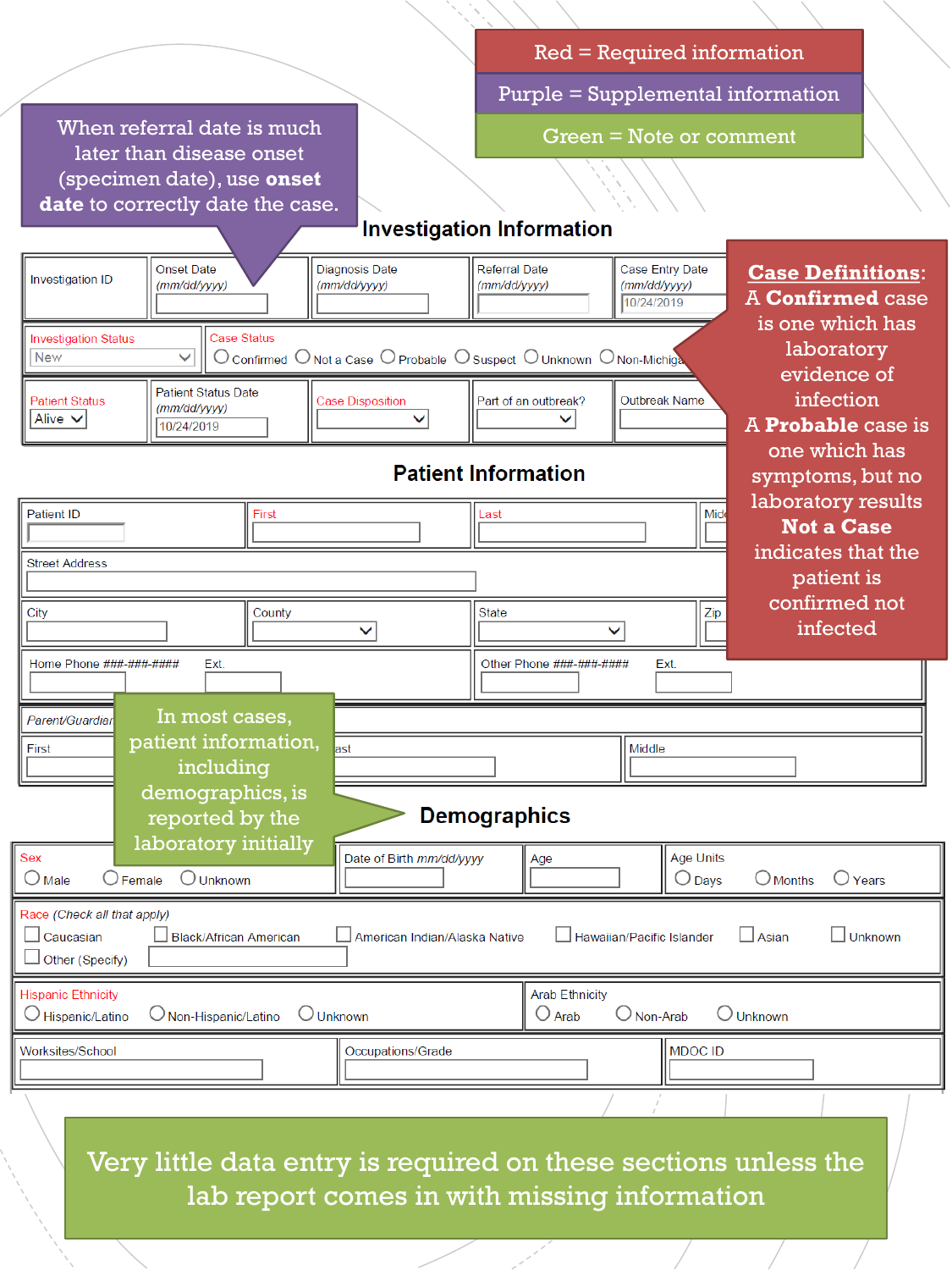### **Referral Information <**

In most cases, referral information is reported

| <b>Person Providing Referral</b>  |                                                 |  |                              | by the laboratory initially                                                                                                                                                                                                                                                                                                                                                                                                                                                            |  |  |  |
|-----------------------------------|-------------------------------------------------|--|------------------------------|----------------------------------------------------------------------------------------------------------------------------------------------------------------------------------------------------------------------------------------------------------------------------------------------------------------------------------------------------------------------------------------------------------------------------------------------------------------------------------------|--|--|--|
| First<br>Last                     |                                                 |  | Phone ###-###-####           | Еx                                                                                                                                                                                                                                                                                                                                                                                                                                                                                     |  |  |  |
| <b>Primary P</b>                  |                                                 |  |                              |                                                                                                                                                                                                                                                                                                                                                                                                                                                                                        |  |  |  |
| First                             | <b>Information</b><br><b>Source</b> is the type |  | Phone ###-###-####           | Ext.<br>Email                                                                                                                                                                                                                                                                                                                                                                                                                                                                          |  |  |  |
| <b>Street Addres</b>              | of facility which<br>diagnosed the STI.         |  |                              |                                                                                                                                                                                                                                                                                                                                                                                                                                                                                        |  |  |  |
| City                              | This is required.                               |  | <b>State</b><br>$\checkmark$ | Zip                                                                                                                                                                                                                                                                                                                                                                                                                                                                                    |  |  |  |
| Information Source:<br>99=Unknown |                                                 |  |                              | 01=HIV Counseling and Testing Site, 02=STD Clinic, 03=Drug Treatment Clinic, 04=Family Planning/Planned Parenthood, 06=Tuberculosis Clinic, 07=Other Health<br>Department Clinic, 08=Private Physician/HMO, 10=Emergency Room, 11=Correctional Facility, 12=Laboratory, 13=Blood Bank, 14=Labor and Delivery, 15=Prenatal,<br>16=National Job Training Program, 17=School-Based Clinic, 18=Mental Health Provider, 29=Hospital-Other, 66=Indian Health Service, 77=Military, 88=Other, |  |  |  |

### **Laboratory Information**

| Name of Laboratory:                                                                            | Ph                                                                            | <b>Specimen</b><br>collection date is                             | <b>Street Address:</b>                              |                                                                                                     |
|------------------------------------------------------------------------------------------------|-------------------------------------------------------------------------------|-------------------------------------------------------------------|-----------------------------------------------------|-----------------------------------------------------------------------------------------------------|
| City:                                                                                          |                                                                               | <u>required.</u>                                                  | State:                                              | Zip:<br>$\checkmark$                                                                                |
| Specimen Collection Date: (mm/dd/yyyy)                                                         |                                                                               |                                                                   | Lab Result Date (mm/dd/yyyy)                        |                                                                                                     |
| Site of Specimen:<br>$\cup$ Blood/Serum<br>Cerebrospinal Fluid CSF<br>$\cup$ Cervix/Endocervix | ◯ Lesion-Extra Genital<br>$\cup$ Lesion-Genital<br>$\cup$ Lymph Node Aspirate | Ophthalmia/Conjunctiva<br>Rectal/Anal<br>$\cup$ Throat/Oropharynx | $\bigcup$ Urethra<br>$\cup$ Urine<br>$\cup$ Vaginal | <b>Specimen site is</b><br>the source of the<br>specimen collected<br>$\bigcirc$ un<br>for testing. |
| Lab Test Type                                                                                  |                                                                               | If Other Test, Specify:                                           |                                                     | This is required.                                                                                   |
| Specimen Collection Date: (mm/dd/yyyy)                                                         |                                                                               |                                                                   | Lab Result Date (mm/dd/yyyy)                        |                                                                                                     |
| Site of Specimen:<br>◯ Blood/Serum<br>$\bigcirc$ Cerebrospinal Fluid CSF<br>Cervix/Endocervix  | Lesion-Extra Genital<br>◯ Lesion-Genital<br>U Lymph Node Aspirate             | Ophthalmia/Conjunctiva<br>Rectal/Anal<br>Throat/Oropharynx        | $\cup$ Urethra<br>$\cup$ Urine<br>$\cup$ Vaginal    | $\cup$ Other, specify:<br>$\bigcup$ Unknown                                                         |
| Lab Test Type                                                                                  |                                                                               | If Other Test, Specify:                                           |                                                     | <b>Lab Result</b>                                                                                   |
|                                                                                                |                                                                               |                                                                   |                                                     |                                                                                                     |

If a patient has multi-site testing (multiple specimens collected), enter up to two in this section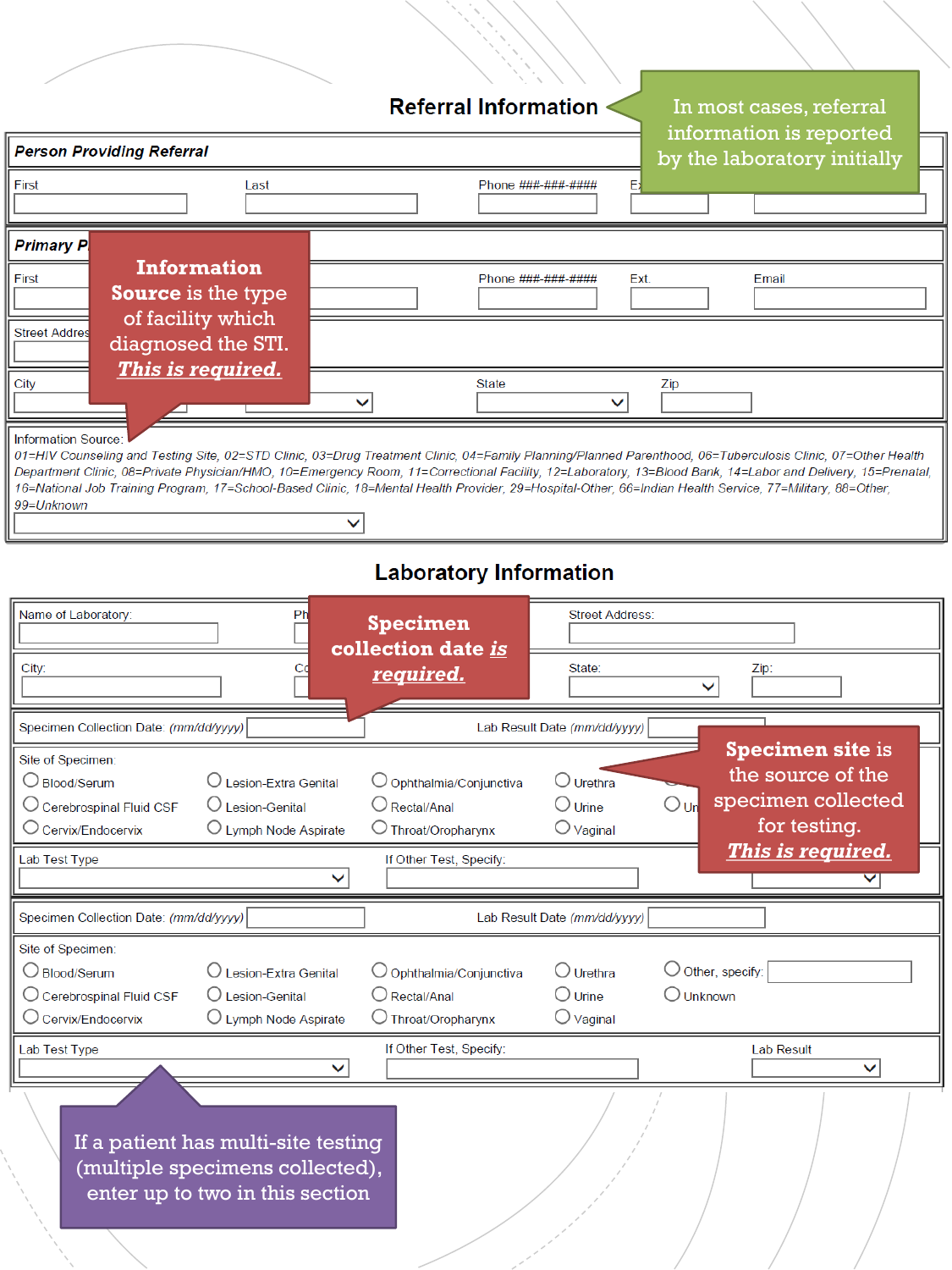| If Culture Performed, enter Antimicrobial Susceptibility Testing Results for Gonorrhea                                                                                                                                                                                                                                                                                                                                                                                               |  |  |  |  |  |  |
|--------------------------------------------------------------------------------------------------------------------------------------------------------------------------------------------------------------------------------------------------------------------------------------------------------------------------------------------------------------------------------------------------------------------------------------------------------------------------------------|--|--|--|--|--|--|
| Antimicrobial:<br>Minimum Inhibitory Concentration (MIC) ug/ml:<br>Interpretation:                                                                                                                                                                                                                                                                                                                                                                                                   |  |  |  |  |  |  |
| Azithromycin<br>$\bigcirc$ Susceptible<br>Intermediate<br>$\bigcirc$ Resistant                                                                                                                                                                                                                                                                                                                                                                                                       |  |  |  |  |  |  |
| Cefixime<br>Intermediate<br>$\cup$ Resistant                                                                                                                                                                                                                                                                                                                                                                                                                                         |  |  |  |  |  |  |
| Drug resistance (gonorrhea only)<br>Ceftriaxone<br>$\cup$ Resistant<br>Intermediate                                                                                                                                                                                                                                                                                                                                                                                                  |  |  |  |  |  |  |
| If a culture and susceptibility testing is<br>Ciprofloxacin<br>$\cup$ Resistant<br>Intermediate                                                                                                                                                                                                                                                                                                                                                                                      |  |  |  |  |  |  |
| Gentamicin<br>completed, enter the results of that here.<br>Resistant<br>Intermediate                                                                                                                                                                                                                                                                                                                                                                                                |  |  |  |  |  |  |
| Penicillin<br>$\bigcirc$ Resistant<br>Intermediate                                                                                                                                                                                                                                                                                                                                                                                                                                   |  |  |  |  |  |  |
| <b>Clinical Information</b><br><b>Clinical Information</b><br>This section is used to                                                                                                                                                                                                                                                                                                                                                                                                |  |  |  |  |  |  |
| Signs and Symptoms:<br>mark any sequelae of                                                                                                                                                                                                                                                                                                                                                                                                                                          |  |  |  |  |  |  |
| Gonorrhea-related sequalae present?<br>Pelvic inflammatory disease (PID)<br><b>Disseminat</b><br>infection as well as patient                                                                                                                                                                                                                                                                                                                                                        |  |  |  |  |  |  |
| STD History:<br>history of STDs.                                                                                                                                                                                                                                                                                                                                                                                                                                                     |  |  |  |  |  |  |
| Patient has history of CT infection?<br>$\bigcirc$ No<br>$\cup$ Yes                                                                                                                                                                                                                                                                                                                                                                                                                  |  |  |  |  |  |  |
| Patient has GC co-infection?<br>$\bigcirc$ No<br>$\cup$ Yes                                                                                                                                                                                                                                                                                                                                                                                                                          |  |  |  |  |  |  |
| Patient has Syphilis co-infection?<br>$\bigcirc$ Yes<br>$\bigcirc$ No                                                                                                                                                                                                                                                                                                                                                                                                                |  |  |  |  |  |  |
| <b>Treatment Information</b><br><b>Treatment Information</b><br>is required.<br>Enter Yes or No, and $-$ if                                                                                                                                                                                                                                                                                                                                                                          |  |  |  |  |  |  |
| Has patient been treated for THIS infection?<br>If yes, date of treatment: (mm/d<br>yes – enter the date<br>$\bigcirc$ Yes $\bigcirc$ No $\bigcirc$ Unknown                                                                                                                                                                                                                                                                                                                          |  |  |  |  |  |  |
| treated and the drug used.                                                                                                                                                                                                                                                                                                                                                                                                                                                           |  |  |  |  |  |  |
| Specify DRUG/DOSAGE (Check all that apply):<br>Whenever possible, use<br>∟ Azithromycin (Zithromax, Zmax, Z-pak) 1 gram<br>Azithromycin (Zithromax, Zmax, Z-pak), Oth<br>the checkboxes rather<br>□ Ceftriaxone (Rocephin) 250mg<br>Ceftriaxone (Rocephin), Other or Unknown<br>than the "Other" box<br>_ Doxycycline (Vibramycin) x2 per day x7-10 days<br>Doxycycline (Vibramycin), Other or Unknow<br>Other or unspecified treatment (specify):<br>∟evofloxacin (Levaquin), 500mg |  |  |  |  |  |  |
| pary provider)<br>Treated by Provider (report contact information                                                                                                                                                                                                                                                                                                                                                                                                                    |  |  |  |  |  |  |
| CDC treatment recommendations can be found online.<br>First:<br>For chlamydia, recommended treatment is Azithromycin<br>g orally in a single dose OR Doxycycline 100 mg<br><b>Street Address:</b><br>orally twice a day for 7 days.                                                                                                                                                                                                                                                  |  |  |  |  |  |  |
| For uncomplicated <b>gonorrhea</b> , recommended treatment<br>City:                                                                                                                                                                                                                                                                                                                                                                                                                  |  |  |  |  |  |  |
| is dual therapy of Ceftriaxone 250 mg IM in a single                                                                                                                                                                                                                                                                                                                                                                                                                                 |  |  |  |  |  |  |
| dose PLUS Azithromycin 1g orally in a single dose.                                                                                                                                                                                                                                                                                                                                                                                                                                   |  |  |  |  |  |  |
| Ciprofloxacin or other fluoroquinolones are not                                                                                                                                                                                                                                                                                                                                                                                                                                      |  |  |  |  |  |  |
| recommended to treat gonorrhea due to widespread                                                                                                                                                                                                                                                                                                                                                                                                                                     |  |  |  |  |  |  |
|                                                                                                                                                                                                                                                                                                                                                                                                                                                                                      |  |  |  |  |  |  |
| antibiotic resistance.                                                                                                                                                                                                                                                                                                                                                                                                                                                               |  |  |  |  |  |  |
| <b>Partner Treatment</b>                                                                                                                                                                                                                                                                                                                                                                                                                                                             |  |  |  |  |  |  |
| Partner will be notified by:<br>$\Box$ Other:<br>Health Department<br>$\Box$ Patient                                                                                                                                                                                                                                                                                                                                                                                                 |  |  |  |  |  |  |
| Number of partners treated by:<br><b>Partner Treatment contains information about</b><br>In person at Health Department:<br>In person at Private Provider:<br>partners of the probable or confirmed case.<br>Not treated:<br>information about Expedited Darty                                                                                                                                                                                                                       |  |  |  |  |  |  |

partners of the probable or confirmed case. *For more information about Expedited Partner Therapy, or EPT, visit our website***: [www.Michigan.gov/hivstd](http://www.michigan.gov/hivstd)**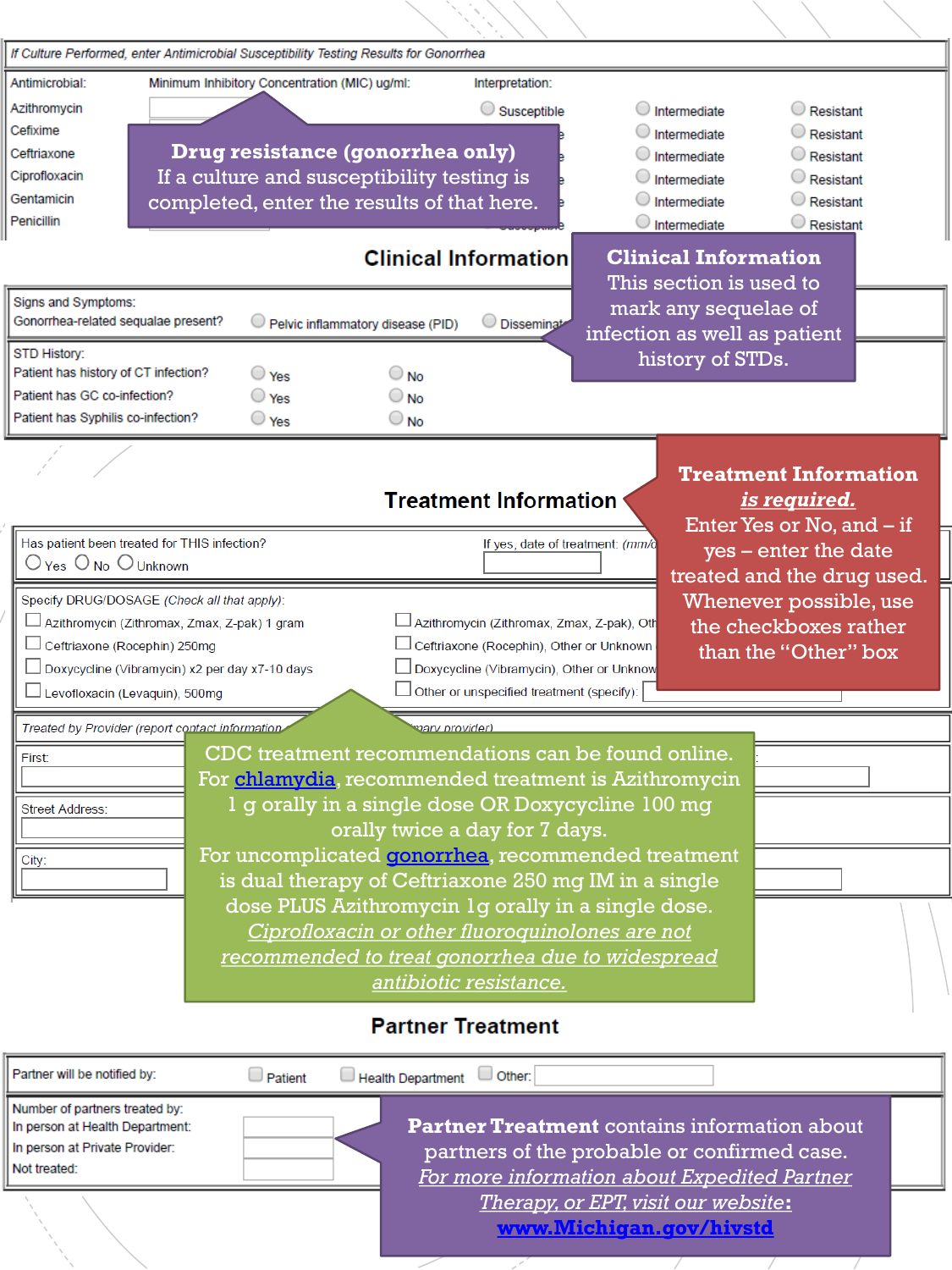#### **Case Management Data**

|                                                                                                                                                                                                                                              |                                       |                                                                            |                                  | <b>Method of case</b>                                                                 |                        |  |
|----------------------------------------------------------------------------------------------------------------------------------------------------------------------------------------------------------------------------------------------|---------------------------------------|----------------------------------------------------------------------------|----------------------------------|---------------------------------------------------------------------------------------|------------------------|--|
| Method of Case Detection:<br>$\bigcirc$ Screening<br>Self-referred<br>O Cluster Related<br>O Health Department Referred Partner                                                                                                              |                                       | <b>Patient Referred Patient</b><br>$\cup$ Other                            |                                  | detection is the<br>reason the patient<br>presented for testing.<br>This is required. |                        |  |
| <b>Pregnancy status</b><br>Is the patient pregnant?<br>is required.<br>$O_{\text{No}}$<br>$\bigcirc$ Yes<br>$\bigcirc$ Unknd                                                                                                                 | <b>EHARS Number</b>                   |                                                                            |                                  |                                                                                       |                        |  |
| <b>HIV Status:</b><br>$\cup$ HIV Positive<br><b>HIV Negative</b>                                                                                                                                                                             | Equivocal HIV Test                    | <b>HIV</b> status is                                                       |                                  | <b>Did Not Ask</b><br>Answer                                                          |                        |  |
| required.<br>Has the patient had sex with a male within the past 12 months?                                                                                                                                                                  |                                       |                                                                            |                                  | O Refused to Answer                                                                   | O Did Not Ask          |  |
| Has the patient had sex with a female within the past 12 months?                                                                                                                                                                             |                                       | ○ Yes                                                                      | $\bigcirc$ No                    | $\bigcirc$ Refused to Answer                                                          | O Did Not Ask          |  |
| Has the patient had<br>anonymous partner within the past 12 months?                                                                                                                                                                          |                                       |                                                                            | $\bigcirc$ No                    | ( ) Refused to Answer                                                                 | ◯ Did Not Ask          |  |
| Has the pa<br>Patient risk is calculated                                                                                                                                                                                                     | an IDU within the past 12 months?     | $\bigcirc$ Yes                                                             | $\bigcirc$ No                    | $\bigcirc$ Refused to Answer                                                          | $\bigcirc$ Did Not Ask |  |
| by answers to the Sex<br>Has the pa                                                                                                                                                                                                          | in the past 12 months?                | $\bigcirc$ Yes                                                             | $\bigcirc$ No                    | $\bigcirc$ Refused to Answer                                                          | O Did Not Ask          |  |
| with Male and/or Sex<br>Has the pa<br>with Female questions                                                                                                                                                                                  | ast 12 months?                        | $O$ Yes                                                                    | $\bigcirc$ No                    | ◯ Refused to Answer                                                                   | O Did Not Ask          |  |
| Has the pa<br>which are required.<br>(women or                                                                                                                                                                                               | <b>MSM</b> within the past 12 months? | $OY_{PS}$ $O$ No                                                           |                                  | $\bigcirc$ Refused to Answer                                                          | $\bigcirc$ Did Not Ask |  |
| Has the patient engaged in injection drug use within the past 12 months?                                                                                                                                                                     |                                       |                                                                            | $O$ Yes $O$ No                   | O Refused to Answer                                                                   | O Did Not Ask          |  |
| Receptive sex?                                                                                                                                                                                                                               |                                       |                                                                            | $O$ No                           | O Refused to Answer                                                                   | O Did Not Ask          |  |
| Insertive sex?                                                                                                                                                                                                                               | $\bigcirc$ Yes                        | $\bigcirc$ No                                                              | $\bigcirc$ Refused to Answer     | $\bigcirc$ Did Not Ask                                                                |                        |  |
| During the past 12 months, which of the following injection or non-injection drugs have been used? (select all that apply)<br>$\Box$ Crack<br>$\Box$ Heroin<br>Cocaine<br>Nitrates/Poppers<br>Erectile Dysfunction Medications (i.e. Viagra) |                                       |                                                                            | Methamphetamines<br>$\Box$ Other |                                                                                       |                        |  |
| Has the patient been incarcerated within the past 12 months?                                                                                                                                                                                 |                                       |                                                                            | $\bigcirc$ No                    | Refused to Answer                                                                     | O Did Not Ask          |  |
| Does the patient have a history of ever having an STD prior to this STD diagnosis?                                                                                                                                                           |                                       |                                                                            | $\bigcirc$ No                    | $\bigcirc$ Refused to Answer                                                          | O Did Not Ask          |  |
| Has the patient ever met sex partners through the Internet in the last 12 months?                                                                                                                                                            |                                       |                                                                            | $O$ Yes $O$ No                   | $\bigcirc$ Refused to Answer                                                          | O Did Not Ask          |  |
| Total number of sex partners? (enter 888 for refused, 999 for unknown)                                                                                                                                                                       |                                       |                                                                            |                                  |                                                                                       |                        |  |
| Insurance status                                                                                                                                                                                                                             |                                       | $\bigcirc$ Public Insurance<br>O<br>Private Insurance $\bigcirc$ Uninsured |                                  |                                                                                       |                        |  |

Additional case management data should be completed whenever available. This helps characterize transmission patterns and population characteristics used to inform prevention efforts.

**Note** that "Did not Ask" and "Unknown" responses are calculated as missing data for the purposes of data quality assurance.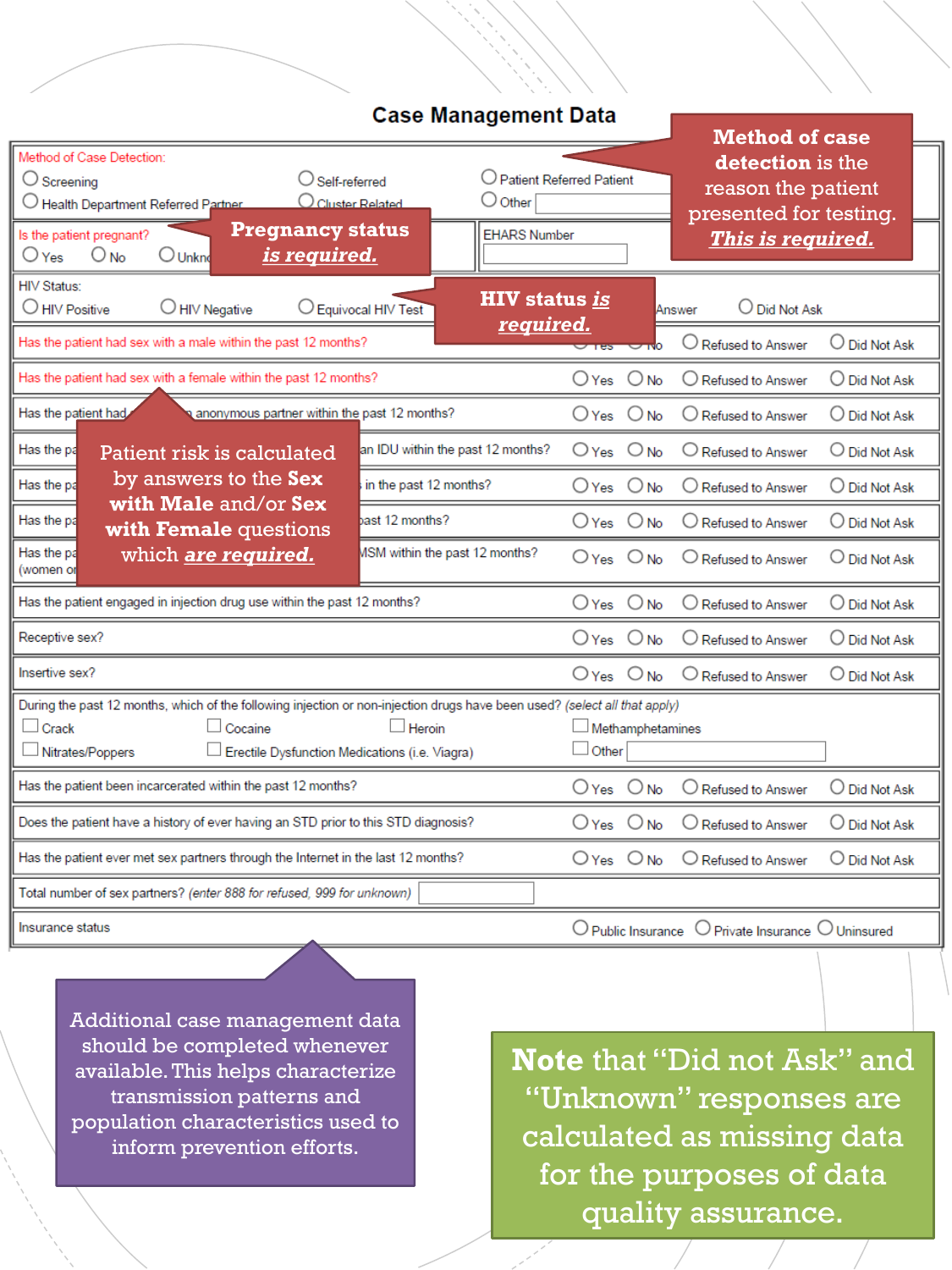# <span id="page-6-0"></span>Chlamydia and Gonorrhea De-Duplication

- If resolving patient de-duplication in **the Pending Work Queue**, many STI labs will be merged into patients with a history of disease investigations and it is necessary to determine if the current lab represents a new infection or should be merged into a previous investigation ID.
- By CDC case definitions, multiple diagnoses of an STI in one patient must be at least 30 days apart.To decide when to merge investigations versus creating a new one, use these guidelines:
	- By specimen collection date, if the new lab for the same reportable condition is less than 28 days from the previous lab, **merge into the existing or previous report**
	- **If the new lab for the same reportable condition is more than 28 days from the previous** lab, **create a new case**

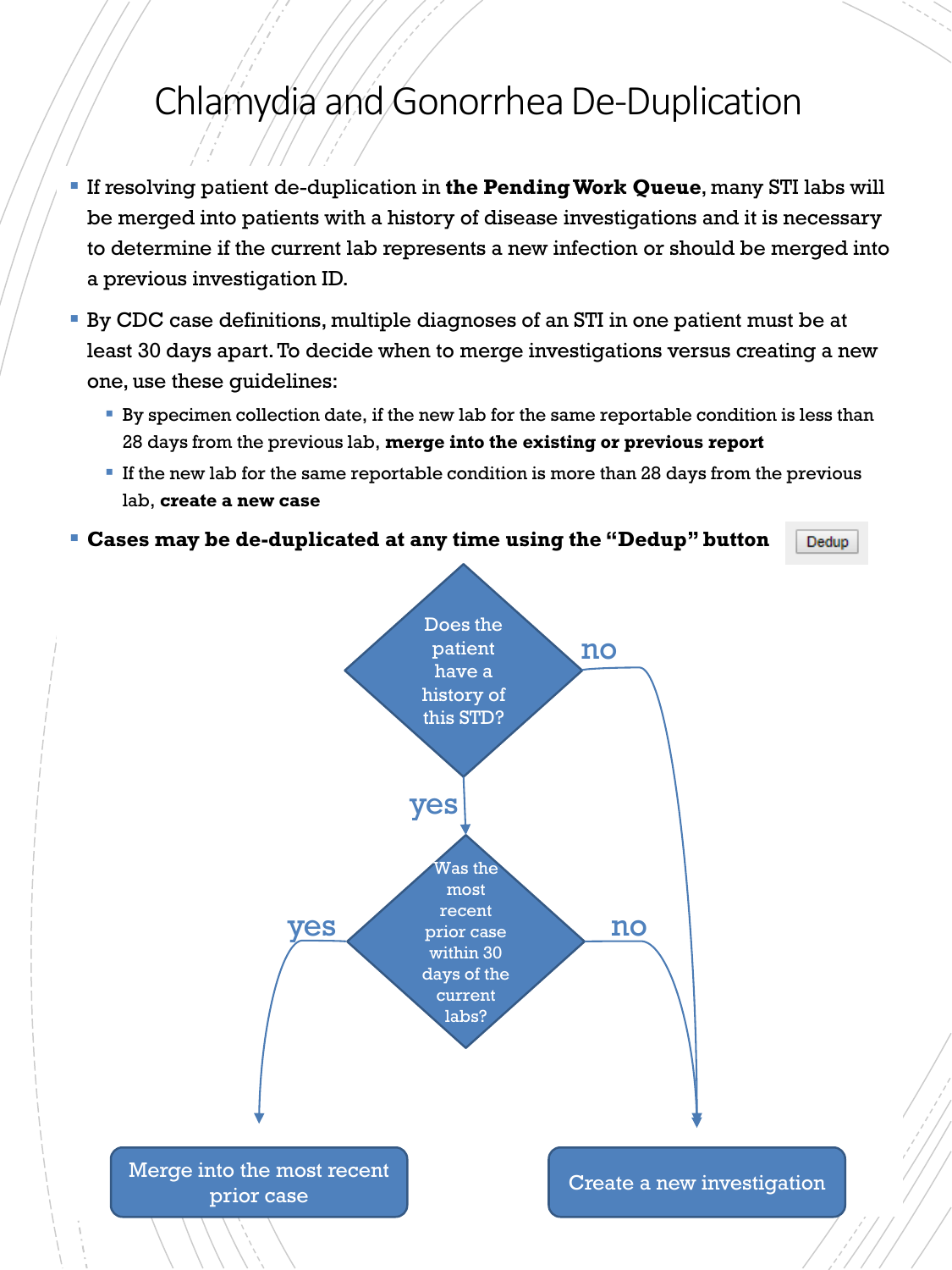# Syphilis De-Duplication

- <span id="page-7-0"></span>Syphilis case de-duplication will be completed by MDHHS STD Epidemiology and surveillance staff. **Local health departments should leave these to be reviewed by MDHHS staff or investigated by disease interventions specialists (DIS) by clicking "defer" in the pending work queue.**
- Syphilis patients can be matched to existing MDSS patients by local health departments as part of the "Patient Dedup" work type in the pending work queue.



Click for contact information for [Surveillance and](https://www.michigan.gov/documents/mdhhs/HIV-STD_Surv__Epi_Section_Contact_Info_634099_7.pdf)  **Epidemiology Staff** 

Click for contact information for **Disease Intervention** [Specialists \(DIS\)](https://www.michigan.gov/documents/mdhhs/MI_Area_DIS_Map_w-staff_legend_633955_7.pdf)